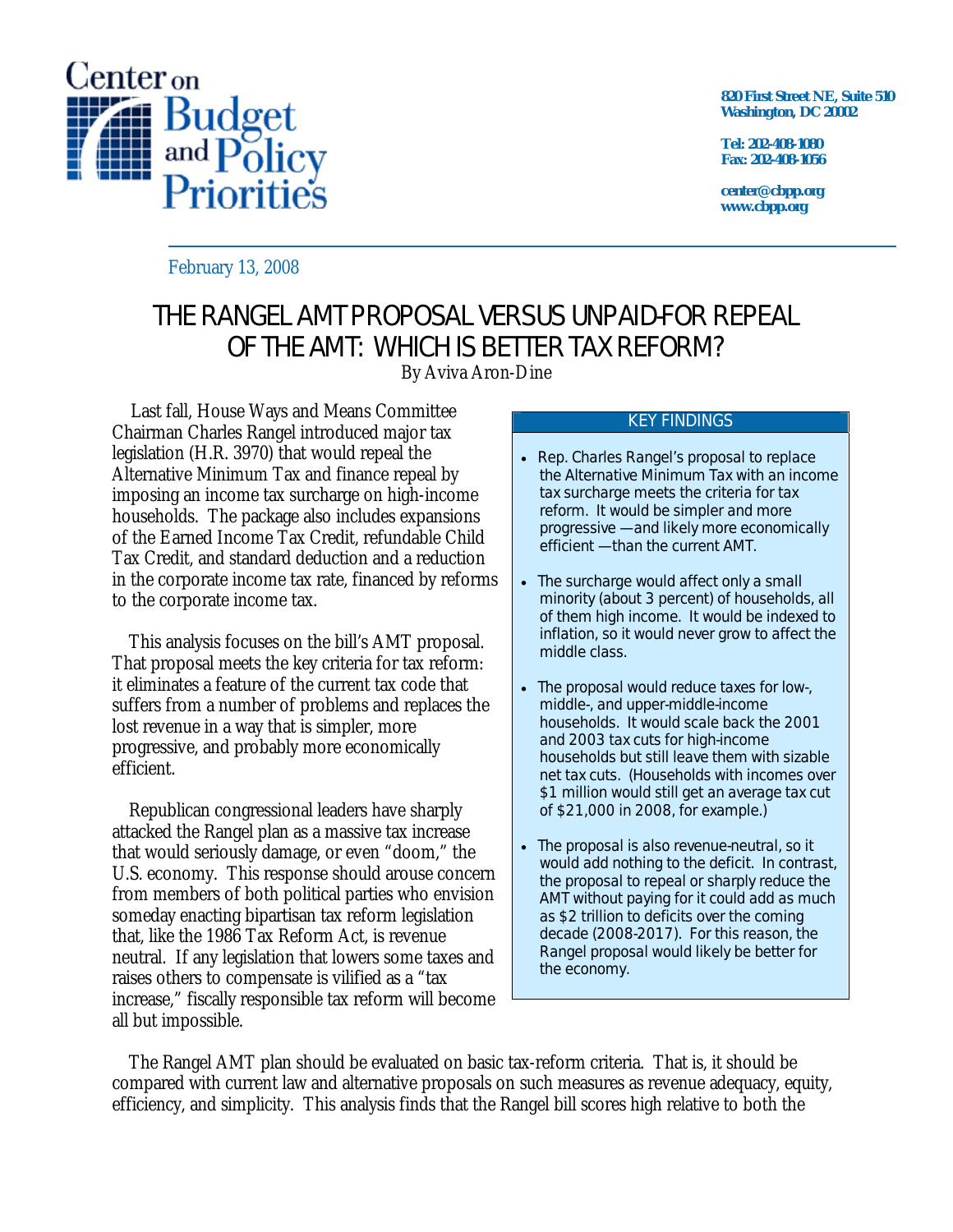existing AMT and the most frequently discussed alternative approach to AMT reform: repealing the AMT without paying for it.<sup>1</sup>

# Rangel Bill Improves on Current Law

 The Rangel bill would repeal the AMT, at a cost of about \$800 billion over the next decade (2008- 2017), according to the Joint Committee on Taxation. To make up for this very large revenue loss, it would implement a surcharge of 4 percent on adjusted gross income above \$200,000 (above \$150,000 for singles), rising to 4.6 percent on adjusted gross income above \$500,000 (above \$250,000 for singles). $2$ 

 For example, a married couple with AGI of \$210,000 would pay a surcharge of \$400 (4% x [\$210,000 - \$200,000]). A married couple with AGI of \$510,000 would pay a surcharge of \$12,460  $(4\% \times [5510,000 - $200,000] + 0.6\% \times [5510,000 - $500,000]).$ 

# The Surcharge Compared to the AMT

 In response to the Rangel proposal, Senate Finance Committee Ranking Member Charles Grassley commented, "We wouldn't accomplish anything by scrapping the AMT and replacing it with something almost as bad."<sup>3</sup> This raises the question: is the Rangel bill's alternative way of raising revenue "almost as bad?" Answering this question requires examining each of the major complaints policymakers and analysts have voiced about the AMT and assessing whether the Rangel bill's income tax surcharge would pose similar problems or raise any major problems of its own.

# *1. Surcharge Would be Indexed for Inflation and Would Not Swell Over Time*

 The biggest concern most policymakers have about the AMT is that, if no action is taken, it will swiftly grow to affect millions of additional taxpayers. For example, under current law, 26 million taxpayers — or about *17 percent* of all households in the country — will owe AMT for 2008.

 In contrast, if the Rangel plan were put into effect, no one would owe AMT, and only *3 percent* of households would owe the proposed income-tax surcharge, according to estimates by the Urban Institute-Brookings Institution Tax Policy Center. (See Figure 1.) This is less than one-fifth the share of households that would owe the AMT under current law.

 $\overline{a}$ 1 The bill's expansions of the Earned Income Tax Credit and refundable Child Tax Credit are also good policy. For CBPP analysis of these proposals, see Aviva Aron-Dine and Arloc Sherman, "Ways and Means Committee Chairman Charles Rangel's Proposed Expansion of the EITC for Childless Workers: An Important Step to Make Work Pay," October 25, 2007, http://www.cbpp.org/10-25-07tax.htm and Aviva Aron-Dine, "Improving the Refundable Child Tax Credit: An Important Step Toward Reducing Child Poverty," revised November 13, 2007, http://www.cbpp.org/10- 24-07tax.htm.

<sup>2</sup> To be more precise, the bill sets the threshold for the 4 percent surcharge at \$200,000 *or* the AGI level above which 90 percent of married couples would owe AMT under current law, whichever is higher. In practice, this entails starting the surcharge at \$200,000. However, the legislative language underscores an important point: almost every married couple that would owe the surcharge — and 97 percent of married couples with AGI between \$200,000 and \$500,000 — would owe AMT under current law.

<sup>3</sup> Press release from Senator Charles Grassley, October 25, 2007, http://finance.senate.gov/press/Gpress/2007/prg102507.pdf.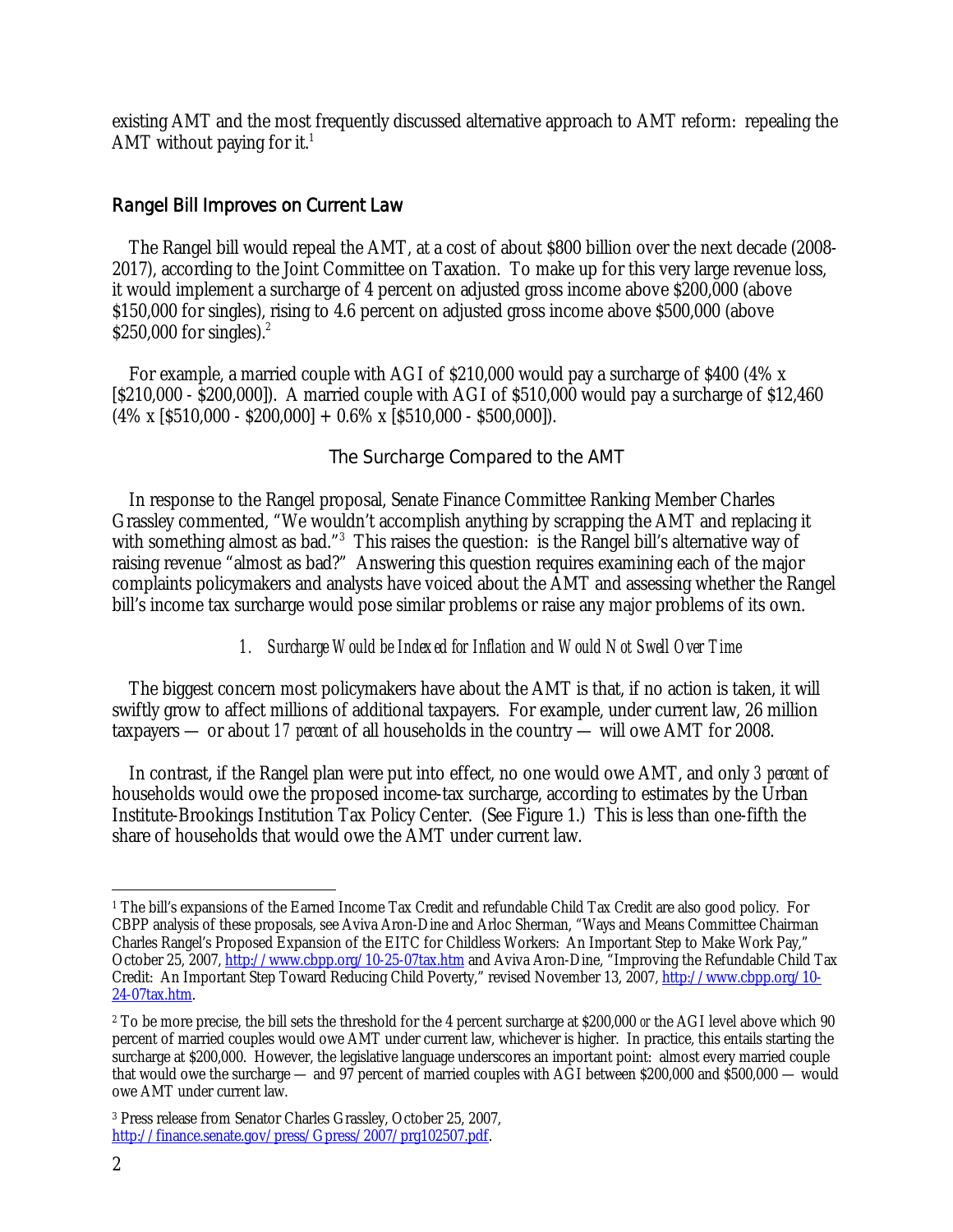Moreover, while the percentage of filers that would owe the AMT is projected to continue to grow rapidly in future years, the percentage of filers that would owe the surcharge would remain at very low levels. The AMT exemption level is not indexed for inflation, so taxpayers whose earnings merely keep pace with inflation can be pushed onto the AMT as the years go by. The Tax Policy Center estimates that by 2010, some 32 million taxpayers — or 21 percent of all households — would owe the AMT under current law. In contrast, the income thresholds for the tax surcharge in the Rangel bill *would* be indexed, so no additional taxpayers would



begin to owe the surcharge unless they experienced real income growth (i.e., income growth that exceeded inflation).

# *2. Middle- and Upper-Middle-Income Households Would Not Owe the Surcharge*

 Another common criticism of the AMT is that it is poised to become an "assault on the middle class."4 This criticism can be overstated; under current law, the AMT would remain a very progressive tax, even though it would grow to affect increasing numbers of middle- and uppermiddle-income households. Even by 2010, when a large majority of the *people paying the AMT* would have incomes *below* \$200,000, the majority of the *AMT taxes paid* would still come from households with incomes *above* \$200,000. (Almost none of the taxes would come from households with incomes under \$75,000.) Many middle-income people would pay relatively modest amounts of AMT, while a smaller number of upper-income households would pay considerably larger amounts.<sup>5</sup>

 Nevertheless, the proposed surcharge would be substantially more progressive. It would impose *no* tax burden on middle- or upper-middle-income households, since no married couple with AGI below \$200,000 (and no single filer with AGI below \$150,000) would owe it. Furthermore, *the surcharge would impose a much lower average tax burden on households in the \$200,000 to \$500,000 range than the AMT would*. The Tax Policy Center estimates that, in the aggregate, the surcharge would cost these households about *half* what the AMT would.<sup>6</sup> (See Figure 2.)<sup>7</sup>

 $\overline{a}$ 4 Leonard E. Burman, "The Alternative Minimum Tax: Assault on the Middle Class," *Milken Institute Review,* October 29, 2007, http://www.taxpolicycenter.org/publications/url.cfm?ID=1001113.

<sup>5</sup> For further discussion, see Aviva Aron-Dine, "Myths and Realities About the Alternative Minimum Tax," Center on Budget and Policy Priorities, February 14, 2007, http://www.cbpp.org/2-14-07tax.htm#m1.

<sup>6</sup> The Tax Policy Center groups households into income categories based on cash income, a different — and generally broader — income measure than AGI. As a result, not all households in the Tax Policy Center's \$200,000 - \$500,000 category would owe the surcharge.

<sup>7</sup> In many cases, comparing shares of taxes paid does not accurately compare the progressivity of different tax policies. In this instance, however, the measure is meaningful because two criteria are met: (1) the estimates used for the two tax policies (the AMT and the surcharge) assume the same distribution of income and (2) the two policies raise the same amount of revenue. For discussion of why the shares of taxes paid measure is misleading when these criteria are not met, see Aviva Aron-Dine, "Have the 2001 and 2003 Tax Cuts Made the Tax Code More Progressive?" Center on Budget and Policy Priorities, March 19, 2007, http://www.cbpp.org/3-19-07tax.htm.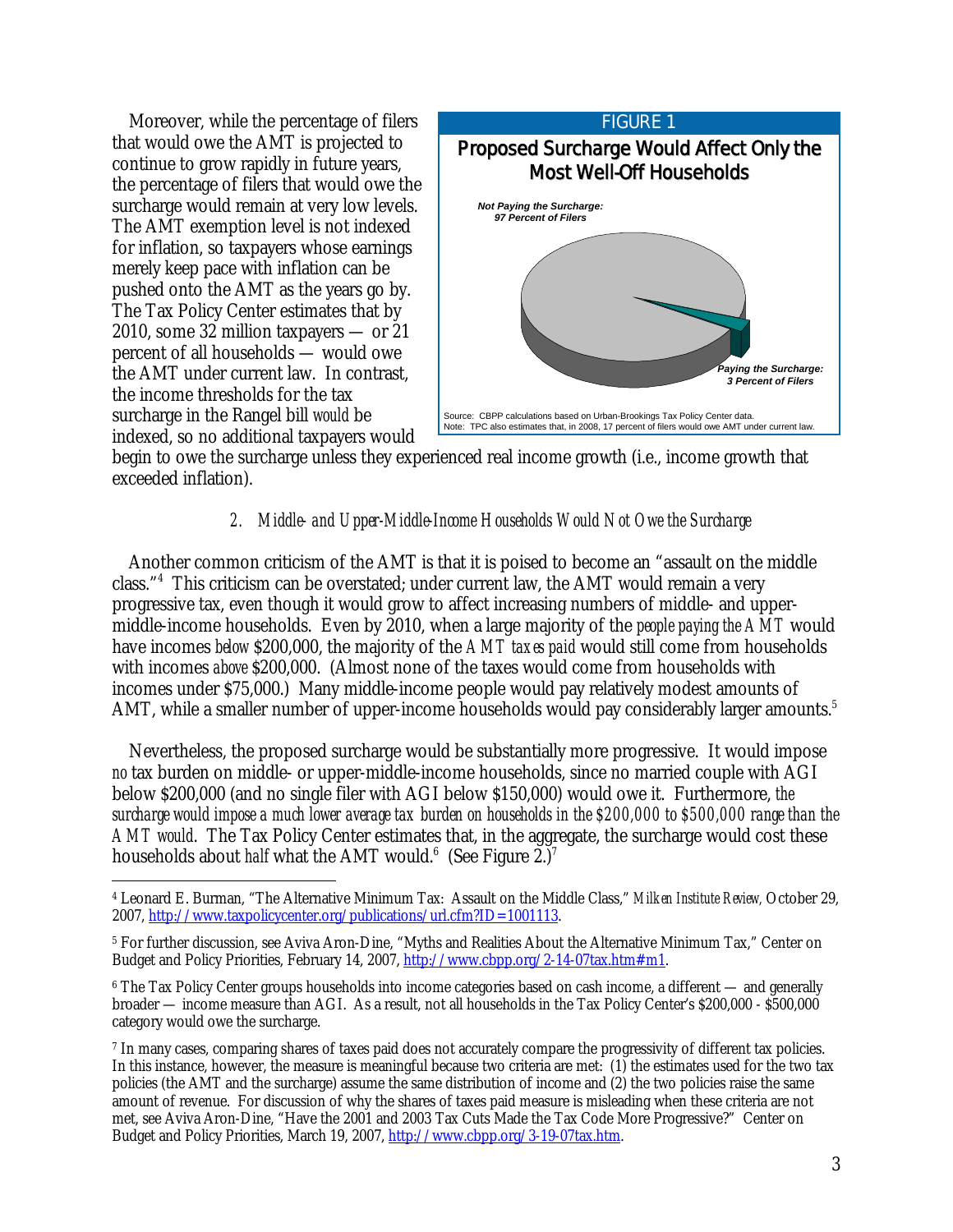Only households with incomes over \$500,000 — the group that has received by far the largest tax cuts as a result of the 2001 and 2003 tax cuts — would, as a group, pay more under the Rangel approach than under the AMT, and these households still would receive large net tax cuts from the combined effect of the 2001 and 2003 tax cuts and the Rangel plan. Analysis by the Tax Policy Center finds that if the Rangel bill were in effect in 2008, the average tax cut for households with incomes over \$500,000 would still be \$14,000.



# *3. Surcharge Would Be Extremely Easy to Calculate*

The third major complaint about the AMT is that it is complicated to compute. This complexity imposes relatively little burden on most AMT taxpayers, since most of them use software (or tax preparers) to calculate their tax liability. But it does render the tax system more opaque, and it appears to frustrate taxpayers, policymakers, and analysts.

The proposed income tax surcharge would be extremely simple: it would just apply a tax rate (4 percent or 4.6 percent) to the portion of a taxpayer's AGI above a given threshold. Since filers must already report AGI on their tax forms, the surcharge would add only seconds to the process of computing one's taxes, even for those who prepare their tax returns without the help of special software.

# Surcharge Would Advance AMT's Original, Legitimate Objectives

The AMT was created in 1969 with the goal of making sure that high-income households did not largely or entirely escape federal income tax through the use of deductions, exemptions, and other tax preferences. The idea was to apply a lower rate of tax to a much broader base (one without most of the exemptions, deductions, and other preferences allowed under the regular income tax). This would combat tax shelters and help ensure that all households paid their fair share in taxes.

A key criticism of the AMT is that it has evolved away from this objective in several respects:

- The AMT has accumulated loopholes of its own, since many of the tax preferences that exist under the regular income tax now apply to the AMT as well. Of the ten largest tax expenditures under the regular income tax, most are allowed at least in part under the AMT.
- Most AMT taxpayers now face *higher* marginal tax rates under the AMT than they would under the regular income tax. This is largely the result of the AMT's reach into the upper-middle class (itself a result of the fact that the AMT exemption is not indexed for inflation and the fact that regular income tax rates were lowered in 2001 *without* corresponding reductions in the AMT rates).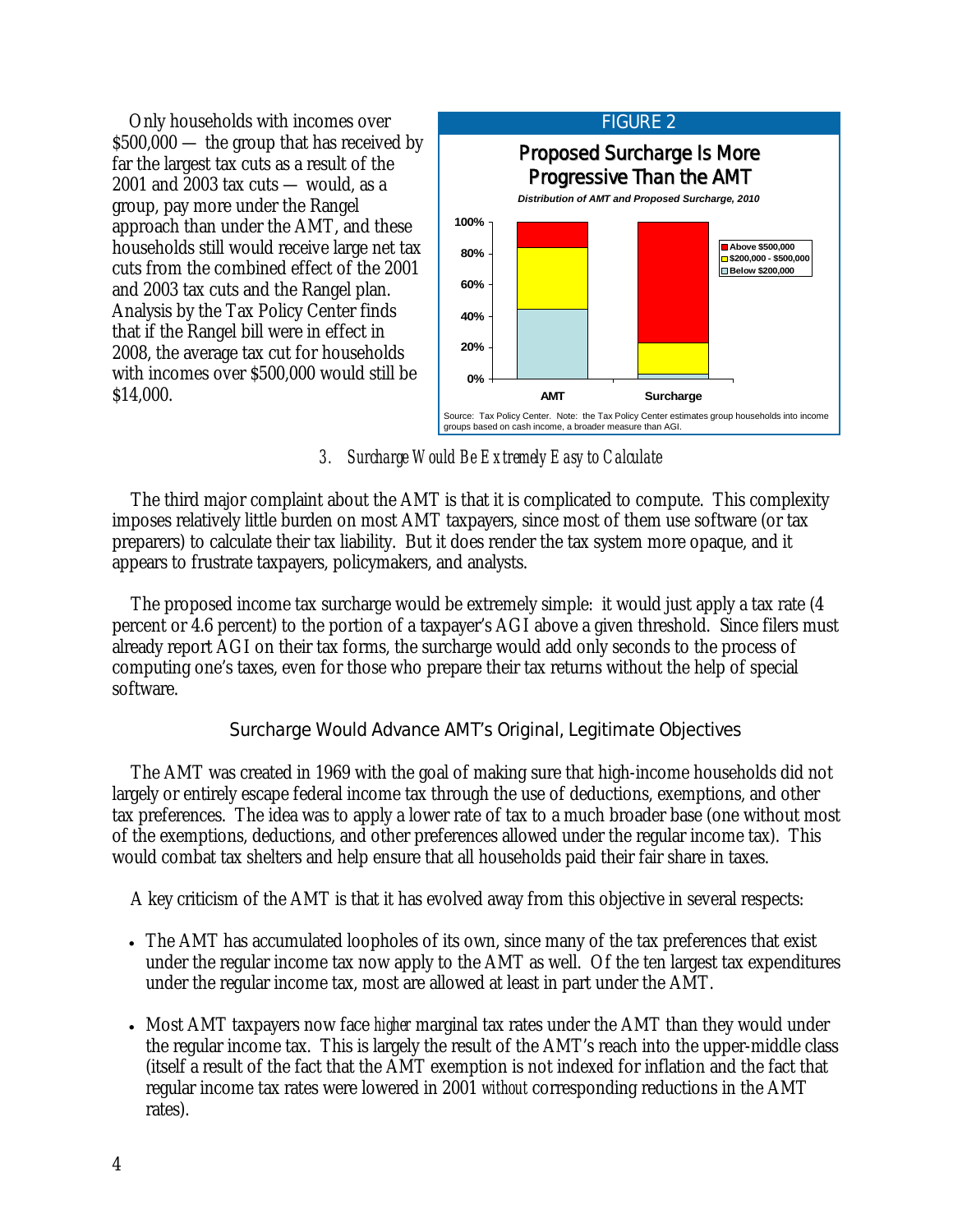• The AMT misses altogether many very-high-income households that pay tax at very low rates. Because many high-income individuals receive a very large share of their income in the form of capital gains and dividends, and because capital gains and dividend income is taxed at a maximum 15 percent rate, many high-income taxpayers pay tax at very low effective tax rates — lower than many middle-income individuals pay. And since capital gains and dividends are taxed at a 15 percent rate *under the AMT as well*, the AMT fails to ensure that these individuals pay a fair share of their income in taxes.<sup>8</sup>

Unlike the AMT, the income tax surcharge in the Rangel bill would apply to a very broad tax base, since it would be applied to adjusted gross income. The surcharge thus would operate in a manner consistent with the AMT's original goal — ensuring that all high-income households pay at least some modest amount of income tax, no matter how many deductions and exemptions they take, what form their income comes in, or how many tax shelters they exploit.

The fact that the surcharge would be levied on a broader tax base than the AMT uses also should make it more economically efficient. Because the surcharge would apply to a very broad measure of income, it could not easily be avoided by shifting income into a different form (e.g. by recharacterizing ordinary income as capital gains) or by taking advantage of various tax breaks. Researchers have found that because taxes levied on a broader income base provide less incentive for shifting income into different forms, they induce fewer economic distortions and, all else being equal, are *more efficient economically* than taxes levied on a narrower income base.<sup>9</sup> (Economists across the political spectrum generally regard behavioral responses to tax preferences, such as buying a larger house so as to be able to claim a larger deduction for home mortgage interest or investing in tax planning activities so as to disguise ordinary income as capital gains, as economically inefficient.)

Finally, and perhaps surprisingly, replacing the AMT with the proposed surcharge would actually *lower marginal income tax rates* for many households. The Tax Policy Center estimates that in 2008, the Rangel plan would decrease marginal tax rates on ordinary income for *22 percent* of households, while raising marginal tax rates for only *7 percent* of households. In other words, *three times as many taxpayers would have their marginal tax rates reduced as would have them raised*. This is another channel through which the Rangel bill could improve economic efficiency.

Marginal tax rates on both ordinary income and capital gains would be lowered for many households with incomes between \$200,000 and \$500,000, the income range in which the AMT exemption now phases out. That phase-out raises marginal rates on both ordinary income and capital gains. As a result, repealing the AMT, as the Rangel bill would do, lowers marginal tax rates in that income range. $^{10}$ 

<sup>10</sup> See Greg Leiserson, "The 15 Percent Rate on Capital Gains: A Casualty of the Alternative Minimum Tax," Urban-Brookings Tax Policy Center, March 7, 2007, http://www.taxpolicycenter.org/publications/url.cfm?ID=901052. For

<sup>-</sup>8 For further discussion, see Citizens for Tax Justice, "A Progressive Solution to the AMT Problem," December 2006, http://www.ctj.org/pdf/amtsolution.pdf. The AMT does impose a higher tax rate on capital gains and dividend income for households in the AMT exemption phaseout range (in 2007, married couples with AMT income between about \$150,000 and \$400,000).

<sup>9</sup> More specifically, researchers have found that the behavioral response to increases in tax rates on broad income measures (such as AGI) is much smaller than the behavioral response to increases in taxes on income *after* exemptions and deductions. See Jon Gruber and Emmanuel Saez, "The Elasticity of Taxable Income: Evidence and Implications," *Journal of Public Economics*, 2002, Table 1, Wojciech Kopczuk, "Tax Bases, Tax Rates, and the Elasticity of Reported Income," National Bureau of Economic Research Working Paper No. 10044, October 2003, and Ian W. Parry, "Tax Deductions and the Marginal Welfare Cost of Taxation," *International Tax and Public Finance*, September 2002.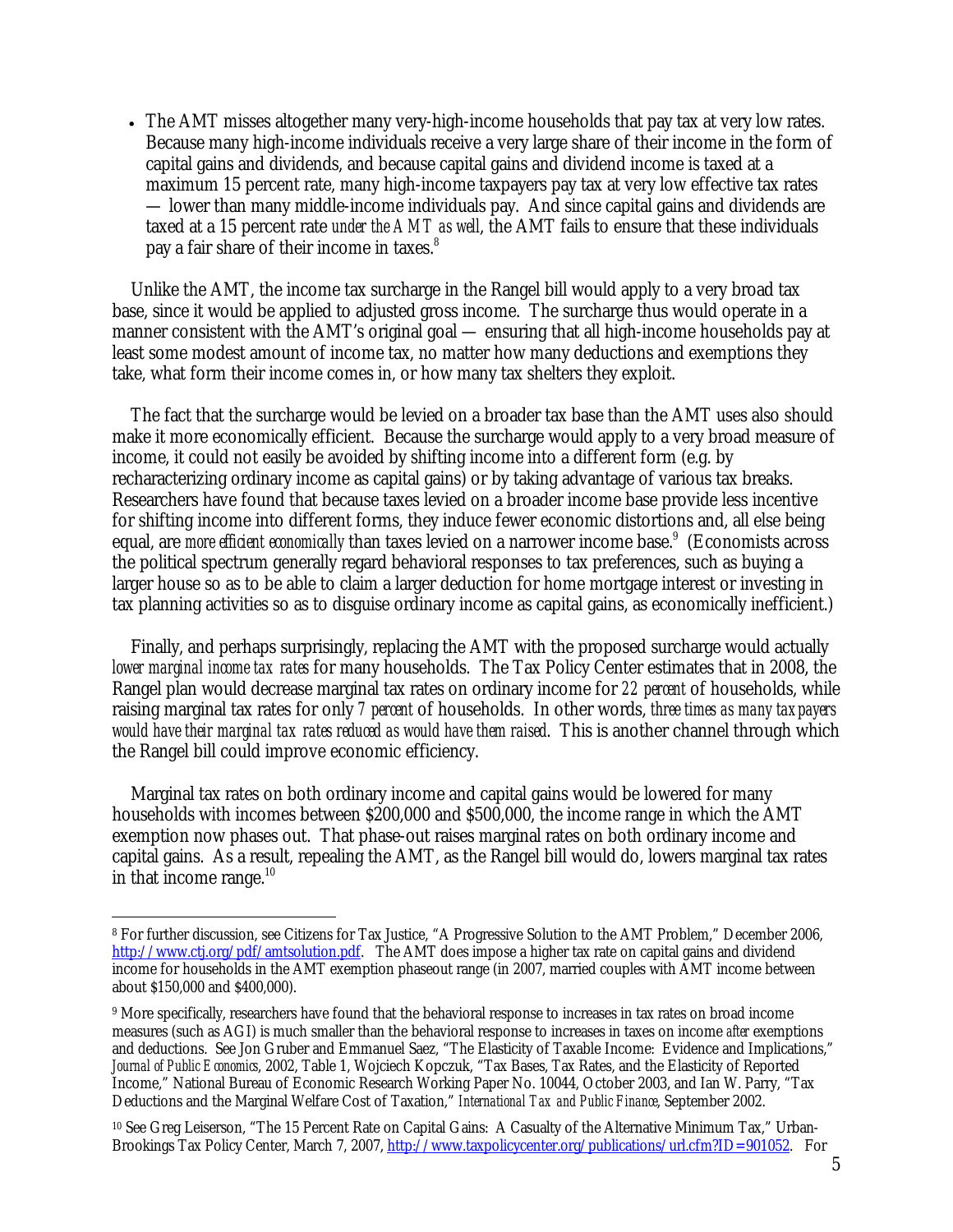# What About the Main Alternative: Repealing the AMT Without Paying For It?

 The explicit or implicit alternative offered by the Rangel plan's most vociferous critics is to repeal (or substantially scale back) the AMT without paying for it. Senate Finance Committee Republicans John Ensign, Mike Crapo, Gordon Smith, Pat Roberts, and Jim Bunning reacted to Rep. Rangel's proposal by introducing legislation (S. 2318) that would repeal the AMT and extend various other tax cuts without offsets. Similarly, Ways and Means Committee Ranking Member Jim McCrery issued a press release suggesting that his preferred alternative to the Rangel bill is to provide permanent AMT relief (as well as permanent extension of the 2001 and 2003 tax cuts) without offsetting the cost. (See discussion in the appendix.)

 Rep. McCrery has made clear that he views any proposal that replaces the revenue lost by repealing or scaling back the AMT as a tax increase.<sup>11</sup> Senate Finance Committee Ranking Member Charles Grassley also has argued that the cost of AMT repeal or reform should not be offset.

# The Fiscal Impact of Deficit-financed AMT Repeal

 The fiscal, economic, and distributional consequences of repealing the AMT without paying for it would all be negative. Unpaid-for AMT repeal would add \$1.1 trillion to deficits over the coming decade. Continuing the current AMT patch would be cheaper, but not by much: it would add \$791 billion to deficits in the decade ahead.

 Moreover, these estimates assume that the 2001 and 2003 tax cuts would expire as scheduled or that their extension would be paid for. Those who oppose

| Table 1: Fiscal Impact of Unpaid-For AMT<br>Repeal or Reform, 2008-2017 |                    |                     |
|-------------------------------------------------------------------------|--------------------|---------------------|
|                                                                         | Continue AMT Patch | Repeal the AMT      |
| If Tax Cuts Expire                                                      | \$791 billion      | \$1.1 trillion      |
| Add'l Cost, Tax Cuts Extended                                           | \$527 billion      | \$849 billion       |
| <b>Total Fiscal Impact</b>                                              | \$1.3 trillion     | \$2.0 trillion<br>. |

Source: CBPP calculations based on Joint Tax & CBO data. Includes costs of added debt service.

paying for AMT repeal or reduction typically also urge that the 2001 and 2003 tax cuts be extended without offsets. If that occurred, AMT repeal would add *\$2 trillion* to deficits over the next ten years, and simply extending the AMT "patch" each year would add \$1.3 trillion to deficits. (See Table 1.)

estimates of the Rangel plans effects on marginal tax rates, see http://www.taxpolicycenter.org/numbers/Content/Excel/T07-0313.xls and http://www.taxpolicycenter.org/numbers/Content/Excel/T07-0314.xls.

<sup>11</sup> See Rep. McCrery's statement as cited in Meg Shreve, "Rangel Introduces Major Tax Reform Bill," *Tax Notes*, October 26, 2007.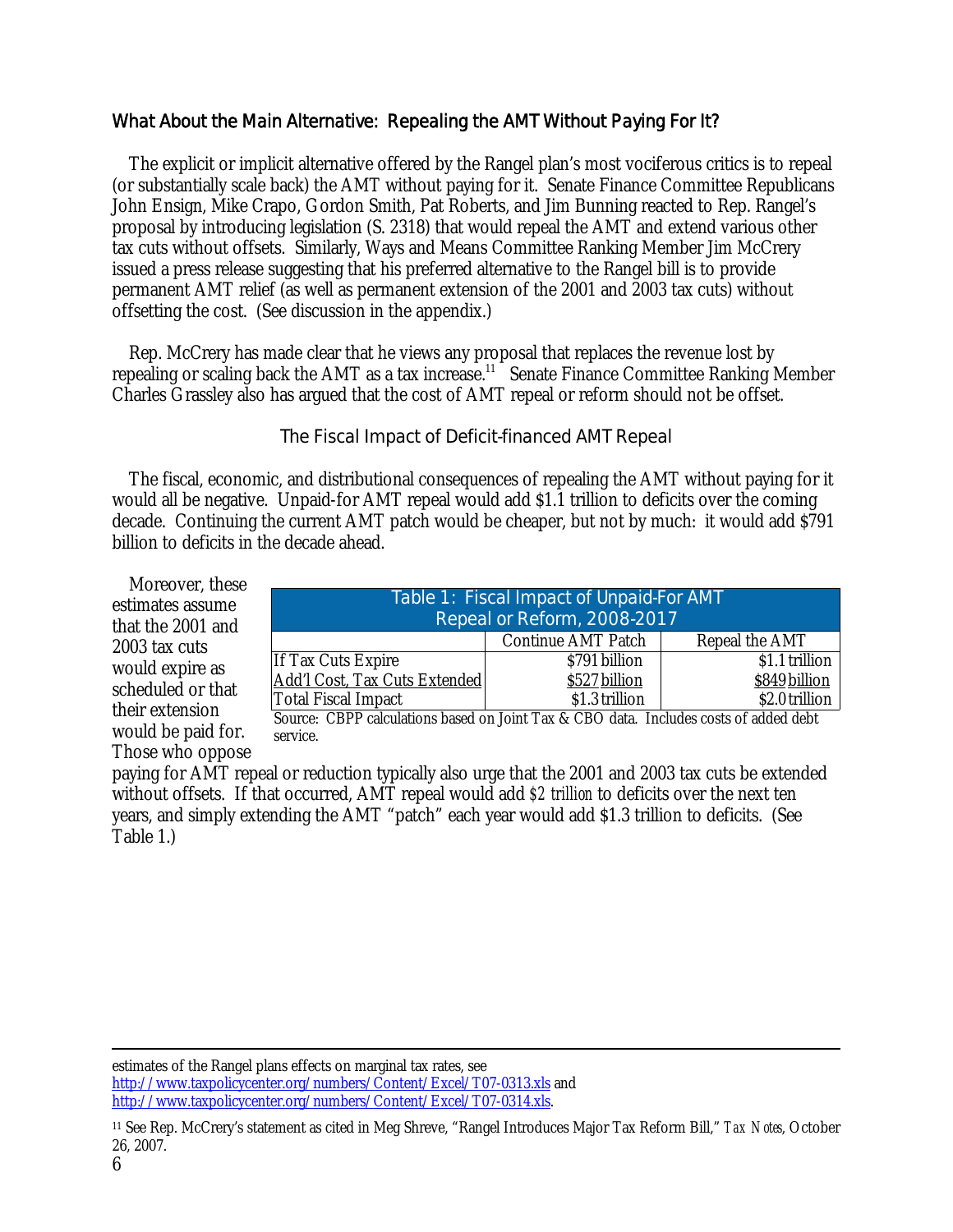## White House and Congressional Republican Budgets have Counted on AMT Revenues and Assumed Any AMT Changes Would be Revenue Neutral

 Given how strongly congressional Republican leaders now object to paying for AMT repeal or reduction, one might assume they have always objected to the level of revenue that would result from addressing the AMT's problems in a revenue-neutral fashion. Yet that is not the case. The revenue levels contained in every budget resolution formulated by the Republican Congress from 2001 through 2006 assumed neither AMT repeal nor AMT reform and, in fact, counted on a large infusion of revenue from a rapidly expanding AMT.

 Similarly, the alternative budget resolution that House Budget Committee Republicans prepared *last year* — as well as President Bush's budget this year and last year — counted on rapidly growing AMT revenues. (Senate Budget Committee Republicans did not prepare an alternative budget.) These budget plans would not have achieved their avowed goal of balancing the budget by 2012 had they not assumed this large stream of AMT revenue. (See the table below.)

 In short, when faced with budgetary tradeoffs, both Republican congressional leaders and the White House have consistently produced budgets that rested on the unstated premise that the revenue from an expanding AMT is necessary and that any changes in the AMT would be revenue neutral. This principle also guided the President's directive to his tax reform commission in 2005. The commission proposed AMT repeal and other tax changes to offset the cost.

 Had Congressional Republican budgets reflected the policy that Republican leaders call for now repealing or providing permanent relief from the AMT without paying for it — those budgets would have had to show much larger deficits.

| 2012 Surplus(+)/Deficit(-) - Billions of Dollars   |                          |                |
|----------------------------------------------------|--------------------------|----------------|
|                                                    | House Budget             |                |
|                                                    | Committee                | President's FY |
|                                                    | Republicans' FY 2008     | 2008 Budget    |
|                                                    | <b>Budget Resolution</b> |                |
| Surplus/Deficit Shown in Budget                    | $+ $100$                 | $+$ \$61       |
| Surplus/Deficit If AMT Is Repealed Without Offsets | $-571$                   | $- $110$       |
| Source: CBPP calculations                          |                          |                |

 The fiscal differences are even starker over a longer time period. If the Rangel plan were enacted and the Pay-As-You-Go rules (which require the costs of all tax cuts and entitlement increases to be offset) were scrupulously followed in the decades ahead, the federal budget would still remain on an unsustainable fiscal path;<sup>12</sup> by 2050, projected deficits would reach about 11 percent of the Gross Domestic Product, and the national debt would be about equal in size to the entire U.S. economy. But repealing the AMT and extending the 2001 and 2003 tax cuts *without* offsets would make these problems sharply worse — it would more than double the magnitude of the budget shortfall. Deficits would soar to about 20 percent of GDP by 2050, and the national debt would be more than

<sup>-</sup> $12$  For a description of the methodology behind these projections and a more in-depth discussion of the long-run budget problem, see Richard Kogan, Matt Fiedler, Aviva Aron-Dine, and James Horney, "The Long-Term Fiscal Outlook Is Bleak: Restoring Fiscal Sustainability Will Require Major Changes to Programs, Revenues, and the Nation's Health Care System," Center on Budget and Policy Priorities, January 29, 2007, http://www.cbpp.org/1-29-07bud2.htm.

These estimates take into account the fact that the Rangel plan would replace the AMT with a surcharge that — as required by the Pay-As-You-Go rules — raises the same amount of revenue *over the next ten years*. Outside the ten-year window, however, revenues from the surcharge would grow at about the same rate as overall individual income-tax revenues. In contrast, AMT revenues would continue to grow much more rapidly.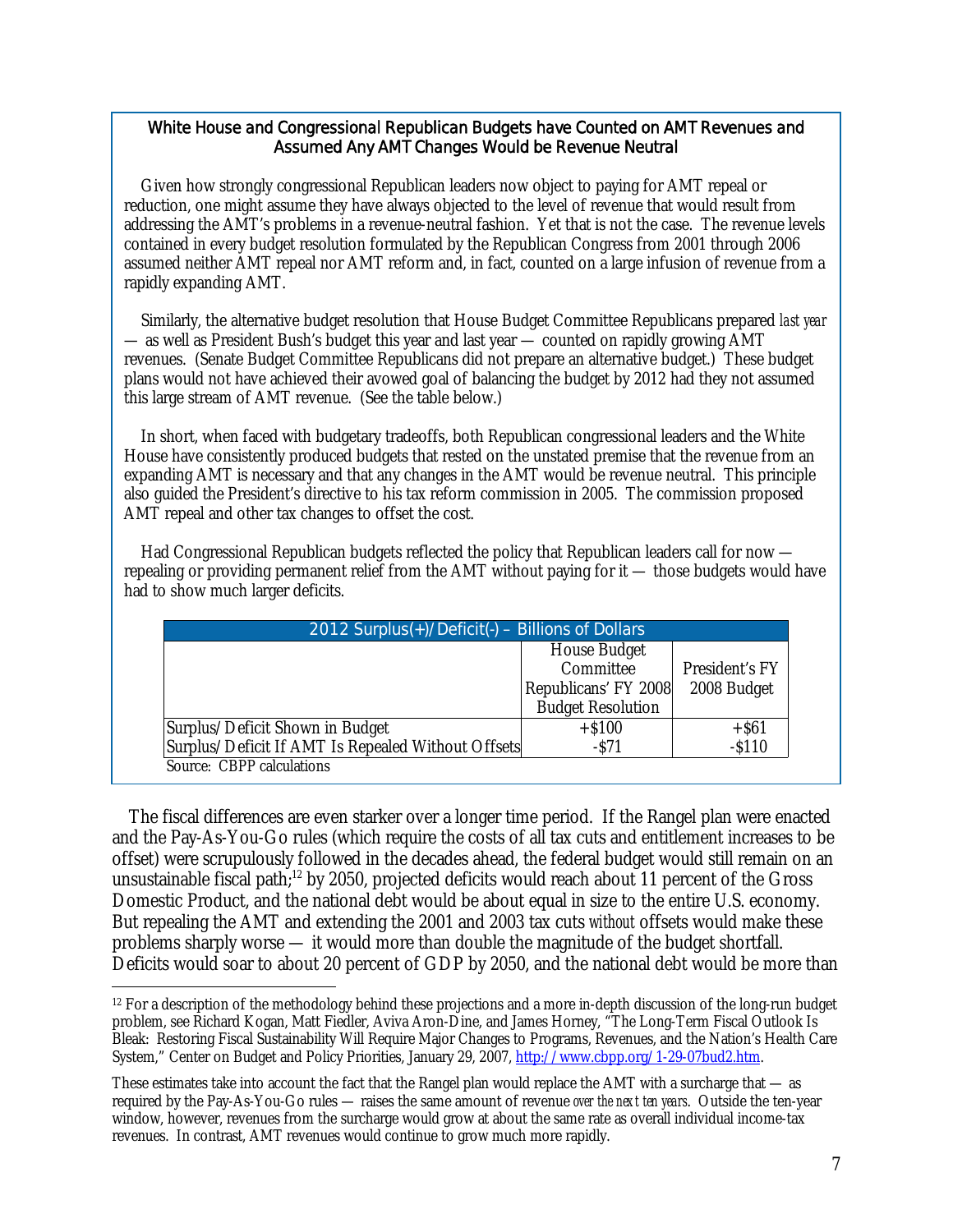two and a half times the size of the economy. (See Figure 3.) Repealing the AMT without offsetting the cost would account for *up to two-fifths of the additional budget shortfall* that this course of action would produce.

# Economic Consequences of Unpaid-For AMT Repeal

 Republican congressional leaders have charged that the Rangel plan would seriously damage the U.S. economy; House Minority Leader John Boehner has even declared that it would "doom" the economy.13 In fact, the negative economic



effects of eliminating the AMT without paying for it are probably *larger* than any adverse economic effects from the increase in marginal tax rates that a small percentage of households would face under the Rangel plan.

 This conclusion emerges clearly from the evidence on deficit-financed reductions in marginal tax rates. If the harm caused by deficit financing generally equals or outweigh the economic benefits of marginal rate reductions, then it follows that the Rangel plan — which imposes an income tax surcharge to offset the cost of AMT repeal and thereby avoids adding to deficits — is probably better for the economy than deficit-financed AMT repeal or reduction.

 Studies by economists at the Joint Committee on Taxation, the Brookings Institution, the Congressional Budget Office, and elsewhere all suggest that this is the case. For example, in a 2005 study, the Joint Committee on Taxation examined the economic effects of reducing marginal rates in the individual income tax. The Joint Committee found that "Growth effects eventually become negative without offsetting fiscal policy [i.e. without offsets] for each of the proposals, because accumulating federal government debt crowds out private investment."14 In other words, lowering marginal tax rates is likely to *harm* the economy over the long run if the tax reductions are deficit financed.

 Moreover, the evidence suggests that any negative economic effects from the Rangel plan would be small. The plan would restore marginal tax rates for the highest income households to essentially their 1990s level, and if Congress subsequently decides to let the 2001 and 2003 marginal tax rate reductions expire at the end of 2010, to modestly above the 1990s levels. A comparison of the current business cycle to the 1990s business cycle does not support the claim that returning to 1990s tax rates would damage the economy. Overall economic growth was somewhat stronger in the

 $\overline{a}$ 13 Quoted in *USA Today,* "Rangel: \$1 Trillion AMT Plan Is Not a Tax Increase," October 26, 2007.

<sup>14</sup> Joint Committee on Taxation, "Macroeconomic Analysis of Various Proposals to Provide \$500 Billion in Tax Relief," JCX-4-05, March 1, 2005, http://www.house.gov/jct/x-4-05.pdf. For discussion of other studies, see Aviva Aron-Dine and Robert Greenstein, "The Economic Effects of the Pay-As-You-Go Rule," Center on Budget and Policy Priorities, March 19, 2007, http://www.cbpp.org/3-19-07bud.htm.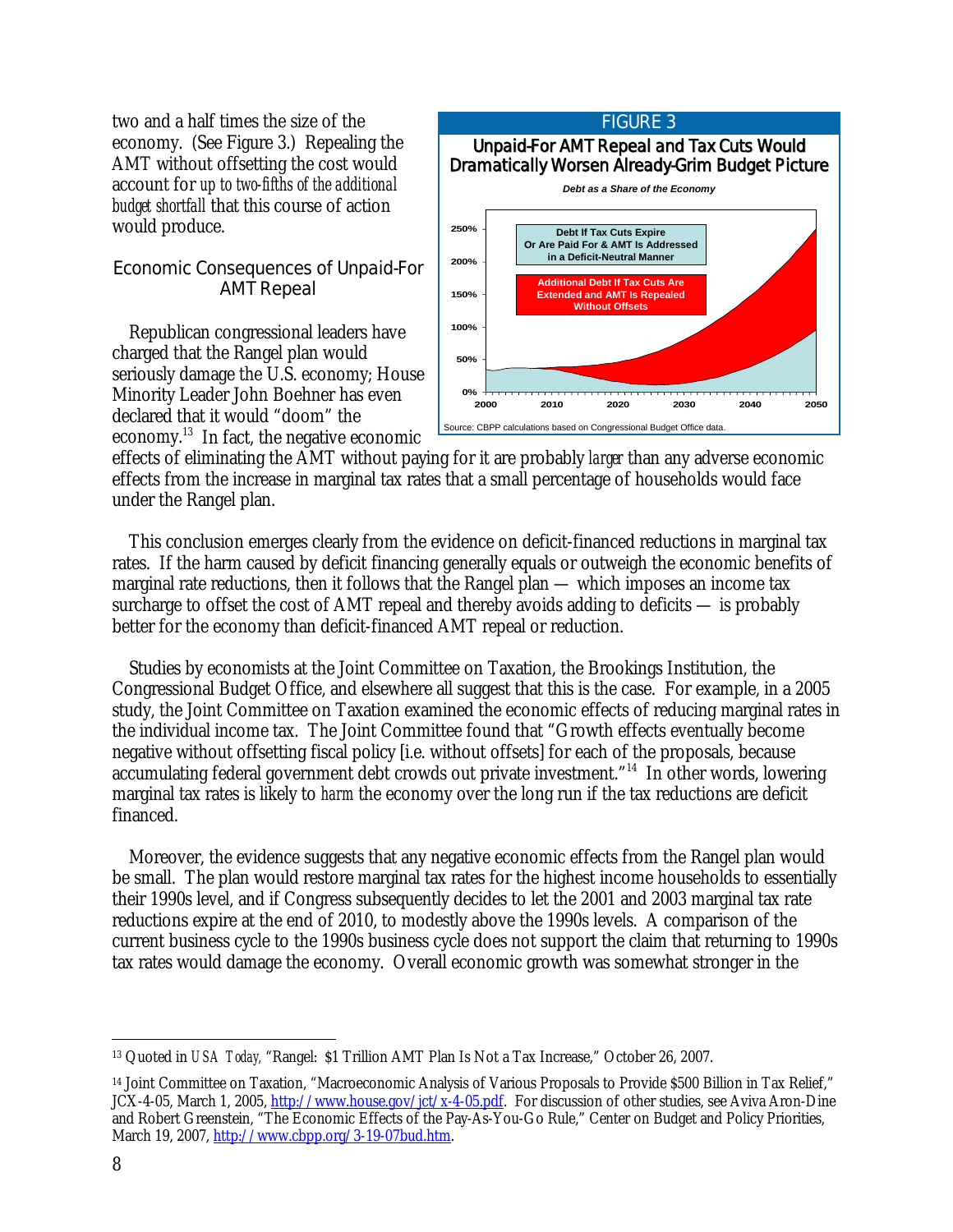equivalent years of the 1990s than it has been in the current economic recovery.<sup>15</sup> Growth in investment, wages and salaries, and jobs also were stronger in the 1990s. (See Figure 4.) Furthermore, the performance of these economic indicators was stronger in most or all other post-World War II business cycles as well, despite the fact that marginal tax rates on high earners were much higher in those periods than they are today (and than they were in the 1990s).

## *Relationship Between Tax Rates and Economic Growth*

 More generally, one way to test the idea that higher tax rates have negative effects on economic performance is to look at the relationship between tax rates and the economy over time. If higher tax rates on high-income households did have effects large enough to seriously damage the economy, one would expect to see more robust economic growth in periods and places where tax rates were low and weaker growth where tax rates were high. Instead, as Brookings economists William Gale and Henry Aaron and then-Brookings economist, now-CBO Director, Peter Orszag have explained:



"Historical evidence shows no clear correlation between tax rates and economic growth. The United States has enjoyed rapid growth both when taxes were low and when taxes were high. The strongest recent extended period of growth in U.S. history spanned the two decades from the late 1940s to the late 1960s, when the top marginal personal income tax rates were 70 percent of higher. Economic growth accelerated after the top marginal tax rate was increased from 31 percent to 39.6 percent in 1993. Comparisons across countries confirm that rapid growth has been a feature of both high- and low-tax nations."16

 More careful studies, which have attempted to control for confounding factors and tease out any underlying negative relationship between taxes and growth, have found similar results. In one recent study, economists Gayle Allard and Peter Lindert undertook a particularly extensive examination of economic performance in developed countries since the 1960s. They analyzed the relationship between economic performance and government policy across a wide array of areas, including tax policy, spending policy, and regulatory policy in product and labor markets. They also controlled for various economic and demographic factors that could be expected to affect economic performance.<sup>17</sup> Allard and Lindert found that at levels of taxation at or even significantly above

 $\overline{a}$ 15 See Aviva Aron-Dine, Chad Stone, and Richard Kogan, "How Robust Is the Current Economic Expansion?" Center on Budget and Policy Priorities, revised October 16, 2007, http://www.cbpp.org/8-9-05bud.htm.

<sup>16</sup> Henry J. Aaron, William G. Gale, and Peter R. Orszag, "Meeting the Revenue Challenge," in *Restoring Fiscal Sanity*, eds., Alice M. Rivlin and Isabel Sawhill, Brookings Institution Press: Washington, D.C., January 2004.

<sup>17</sup> Gayle J. Allard and Peter H. Lindert. "Euro-Productivity and Euro-Job Since the 1960s: Which Institutions Really Mattered", National Bureau of Economic Research Working Paper, No. 12460, August 2006. See also Charles B. Garrison and Feng-Yao Lee, "Taxation, Aggregate Activity, and Economic Growth: Further Cross-Country Evidence on Some Supply-Side Hypotheses," *Economic Enquiry,* vol. XXX, January 1992, pp. 172-176 and Enrique G. Mendoza,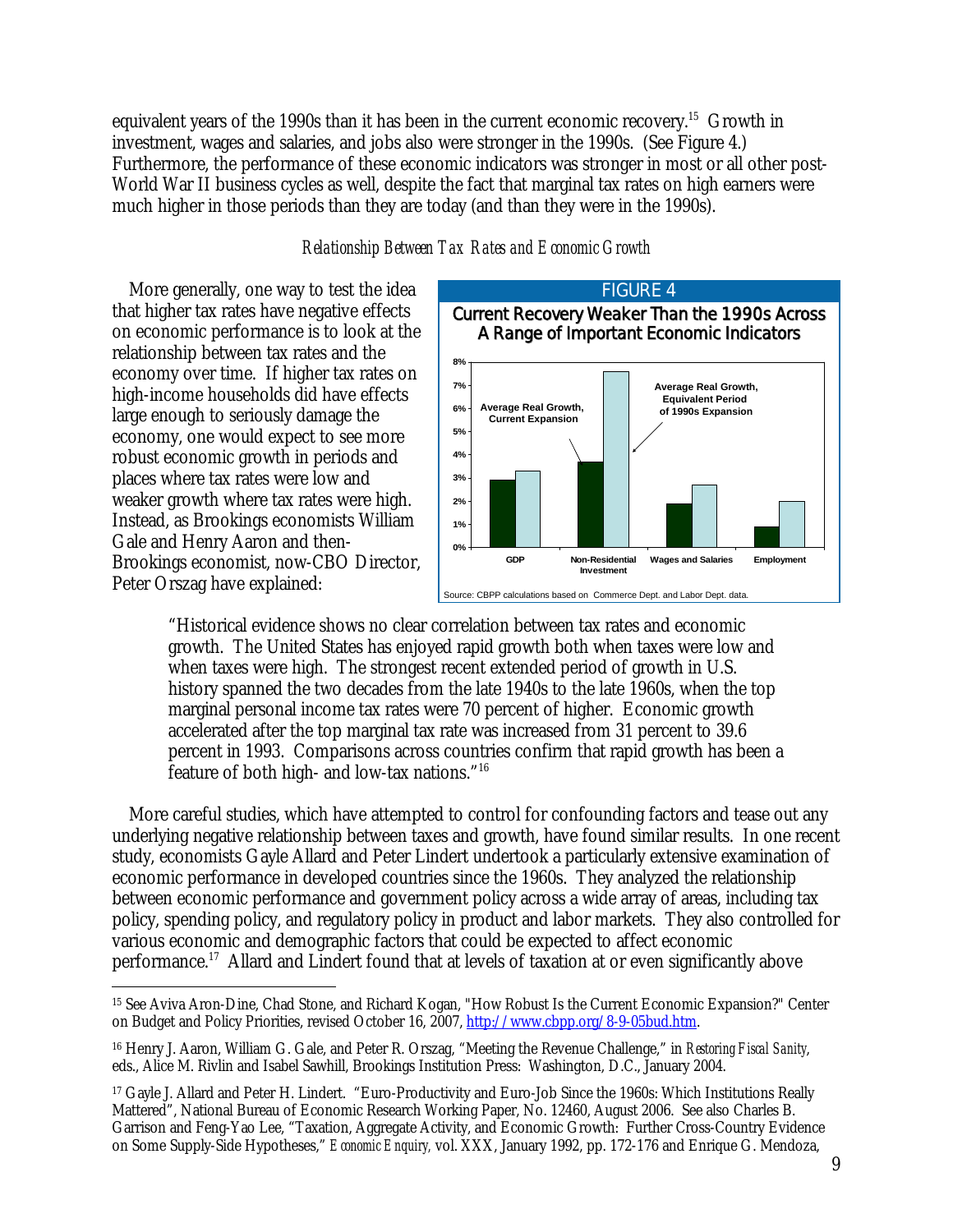those now seen in the United States, increasing the ratio of revenues to GDP has tended to modestly *improve* economic performance. They explained this seemingly surprising result by noting that the additional revenues raised by higher-tax countries are frequently used to undertake growthpromoting activities, like investments in public education, infrastructure, and public health.<sup>1</sup>

# Distributional Effects of Unpaid-For AMT Repeal

 The AMT remains a progressive tax. Eliminating the AMT would thus, by itself, have regressive effects. As Tables 2 and 3 show, AMT repeal would provide tax reductions that are far larger both in dollar terms and as a share of income — for high-income households than for middle- and low-income households.

| Table 2 Distribution of Tax Cuts From AMT Repeal |                  |                     |  |
|--------------------------------------------------|------------------|---------------------|--|
| Income Group                                     | Average Tax Cut, | Percent Increase in |  |
|                                                  | <b>Dollars</b>   | After-Tax Income    |  |
| <b>Bottom Quintile</b>                           | S0               | $0.0\%$             |  |
| Second Quintile                                  | \$2              | 0.1%                |  |
| Middle Quintile                                  | \$5              | 0.1%                |  |
| Fourth Quintile                                  | \$90             | 0.7%                |  |
| Top Quintile                                     | \$2,224          | 4.2%                |  |
| Top 1 Percent                                    | \$10,001         | 2.6%                |  |
|                                                  |                  |                     |  |

Source: Urban-Brookings Tax Policy Center. Figures are for 2007, assuming AMT relief had not been provided.

| Table 3: Distribution of Tax Cuts From AMT Repeal |                  |                     |  |
|---------------------------------------------------|------------------|---------------------|--|
| Income Group                                      | Average Tax Cut, | Percent Increase in |  |
|                                                   | <b>Dollars</b>   | After-Tax Income    |  |
| <b>Below \$50,000</b>                             | \$3              | $0.0\%$             |  |
| \$50,000 - \$100,000                              | \$184            | 0.3%                |  |
| \$100,000 - \$200,000                             | \$1,458          | 1.4%                |  |
| \$200,000 - \$500,000                             | \$5,877          | 2.7%                |  |
| \$500,000 - \$1 million                           | \$6,783          | 1.4%                |  |
| Above \$1 million                                 | \$17,623         | $0.8\%$             |  |

Source: Urban-Brookings Tax Policy Center. Figures are for 2007, assuming AMT relief had not been provided.

 Moreover, these figures do not tell the whole story. They show only who would benefit from AMT repeal, not who would ultimately pay the price. As the Administration's own Treasury Department has found, tax cuts do *not* pay for themselves.<sup>19</sup> Nor can they be financed with higher deficits forever, especially since the nation is already on an unsustainable fiscal path. Eventually,

Gian Maria Milsi-Ferretti, and Patrick Asea, "On the Ineffectiveness of Tax Policy in Altering Long-Run Growth: Harberger's Superneutrality Conjecture," *Journal of Public Economics* 66 (1997), pp. 99-126.

<sup>&</sup>lt;sup>18</sup> Even when the additional revenues are primarily used to finance what Allard and Lindert call "social transfers." that is. programs like Social Security, Allard and Lindert still do not find a negative effect of higher taxes on economic performance.

<sup>19</sup> See James Horney, "A Smoking Gun: President's Claim That Tax Cuts Pay for Themselves Refuted by Administration's Own Analysis," Center on Budget and Policy Priorities, July 11, 2006, http://www.cbpp.org/7-11- 06bud.htm.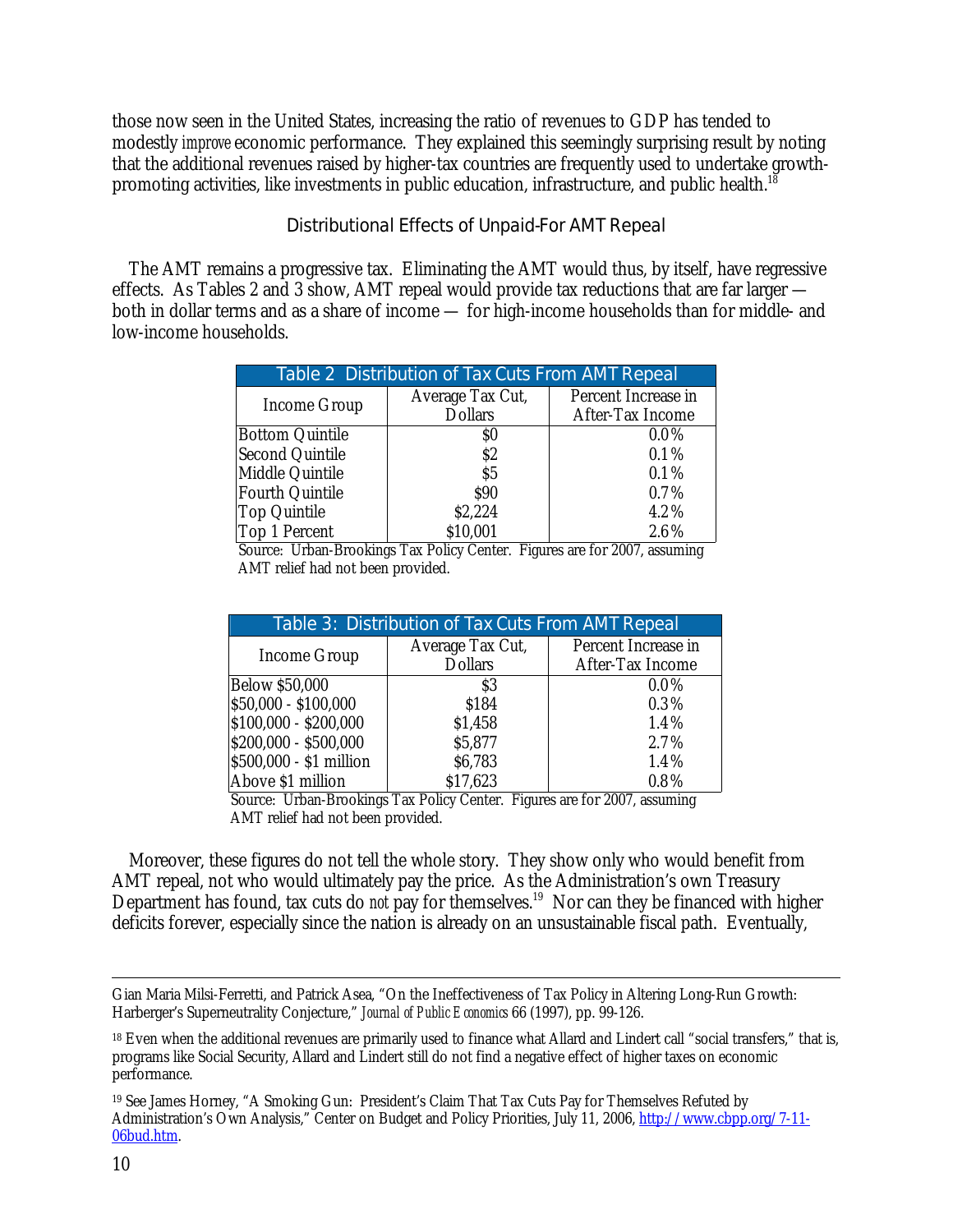today's unpaid-for tax cuts will have to be offset with tomorrow's tax increases or program cuts; there is simply no way around that.

 As the tables above show, AMT repeal itself does little or nothing for households in the middle and bottom of the income scale. Yet these households would be hurt if government services ultimately were cut back to pay for AMT repeal or if less progressive taxes were increased.

 In a statement reacting to the Rangel bill, Rep. McCrery commented, "Look at the real Democratic priorities. Look at



their appropriations bills, look at children's health. What they need is more revenue. Boy, does this bill give them more revenue."<sup>20</sup> But Rep. McCrery's observation is simply wrong — it gets the budgetary situation exactly backwards. Children's health may be a priority, and providing for it and other needed investments may indeed require more revenue. *But the Rangel bill frees up no new resources for these objectives*. Since it is revenue neutral, it produces no new money that can be spent, and it thus does not help in passing health-care or other legislation. Meanwhile, Rep. McCrery's preferred alternative — deficit financing the same or similar AMT relief — would deprive the government of resources needed just to maintain *current* services and make good on *existing* commitments.

 A simple calculation helps illustrate the consequences. Suppose that AMT repeal were eventually paid for in such a manner that the cost were split equally among all households (i.e., such that each household paid the same dollar amount to finance AMT repeal). Something close to this scenario could occur if repeal were ultimately financed entirely with cuts in government programs rather than tax increases, as Republican congressional leaders presumably would prefer.

 Figure 5 shows the results. High-income households would gain, on average, from the combination of AMT repeal and the measures to finance it. But all other income groups would lose. For the lowest income group, the loss would amount to a sizeable 6 percent reduction in after-tax income. In other words, the rich would be made richer, the poor would be made poorer, and disparities in after-tax incomes — which, as discussed below, have already widened dramatically in recent decades — would be further enlarged.

## *Rangel Plan Has Appeal in Light of Recent Income and Tax Trends*

 In 2005, the share of the nation's (pre-tax) income going to the top 1 percent of households reached its highest level since 1929.<sup>21</sup> Such a widening of the income gap might seem acceptable if all income groups had shared in the economic growth that has occurred over the past few decades. However, over the past 30 years (except for a short period in the late 1990s), skyrocketing incomes

<sup>-</sup>20 Quoted in Steven R. Weisman, "Rangel Offering Big Tax Plan, and Big Target," *New York Times*, October 31, 2007.

<sup>21</sup> Aviva Aron-Dine, "New Data Show Income Concentration Jumped Again: Income Share of Top 1% At Highest Level Since 1929," Center on Budget and Policy Priorities, revised October 24, 2007, http://www.cbpp.org/3-29- 07inc.htm.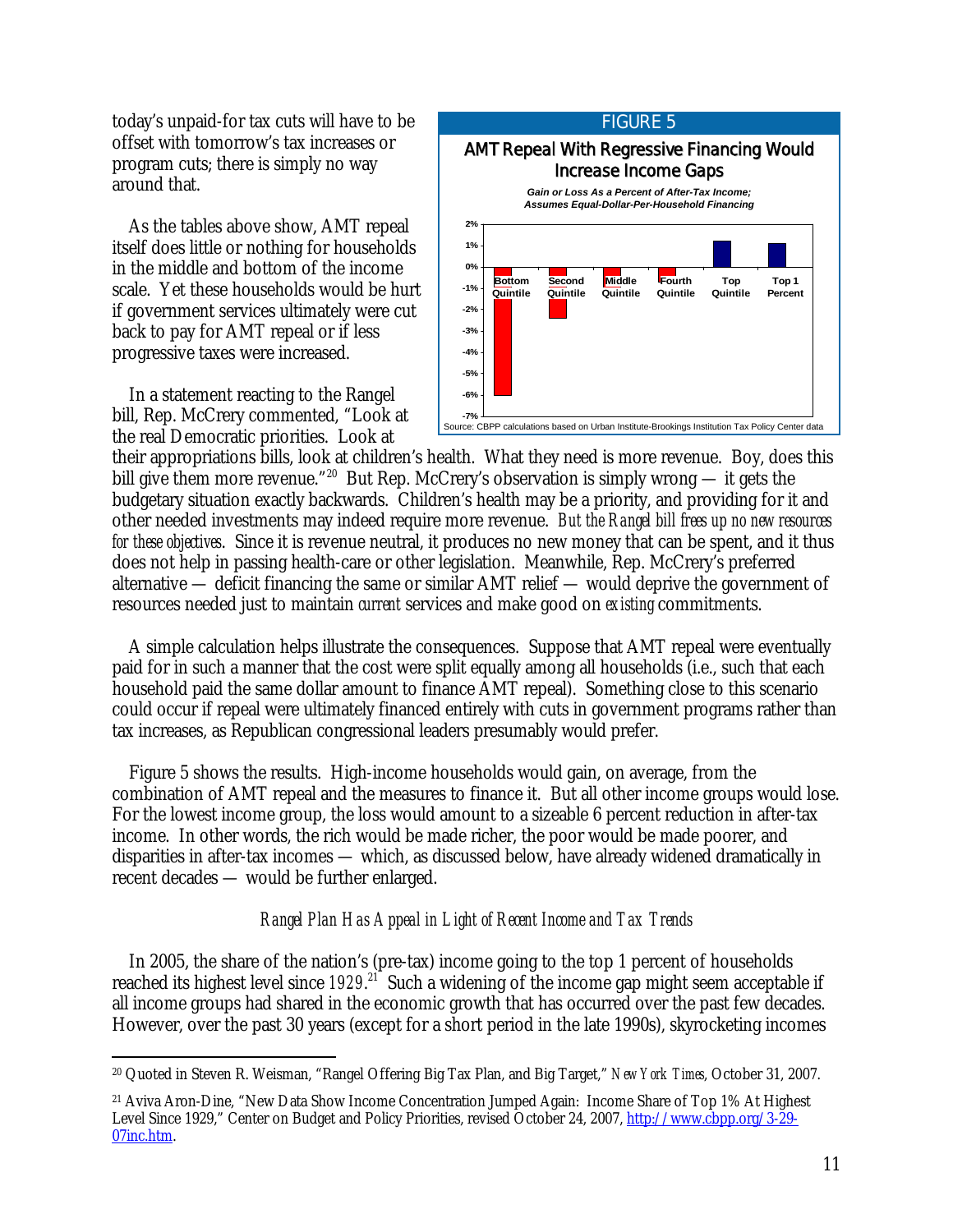at the top of the income scale have been accompanied by falling, stagnating, or only slowly rising incomes among middle- and low-income households.

 This has certainly been the case in the current economic expansion. As of 2005, the incomes of the top 1 percent had increased about 20 percent since the end of the recession in 2001, while the incomes of the bottom 90 percent of households were still, on average, *below* where they were when the recession ended.

In addition, an important new study by economists Thomas Piketty and Emmanuel Saez finds that over the same period in which the distribution of pre-tax income became dramatically less equal, the federal tax system became substantially less progressive.<sup>22</sup> Between 1960 and 2000, effective tax rates for middle-income households increased slightly, while effective tax rates for highincome households fell sharply. Changes in the federal tax system thus have aggravated the increases in income inequality that occurred over this period.

 The 2001 and 2003 tax cuts continued this trend. When fully in effect, these tax cuts will boost the after-tax incomes of the top 1 percent by nearly 7 percent, while increasing the incomes of the middle fifth of households by 2.3 percent and the incomes of the bottom fifth by 0.5 percent.<sup>23</sup>

| Table 4: Distribution of Tax Cuts Enacted Since 2001 |                                                                                                                                                                                                                                                                                                                                                                    |                                                  |
|------------------------------------------------------|--------------------------------------------------------------------------------------------------------------------------------------------------------------------------------------------------------------------------------------------------------------------------------------------------------------------------------------------------------------------|--------------------------------------------------|
| Income Group                                         |                                                                                                                                                                                                                                                                                                                                                                    | Average Tax Cut, Current Average Tax Cut, Rangel |
|                                                      | Law                                                                                                                                                                                                                                                                                                                                                                | <b>Bill Enacted</b>                              |
| <b>Below \$50,000</b>                                | \$416                                                                                                                                                                                                                                                                                                                                                              | S <sub>497</sub>                                 |
| \$50,000 - \$100,000                                 | \$1,389                                                                                                                                                                                                                                                                                                                                                            | \$1,682                                          |
| \$100,000 - \$200,000                                | \$1,687                                                                                                                                                                                                                                                                                                                                                            | \$4,042                                          |
| \$200,000 - \$500,000                                | \$2,492                                                                                                                                                                                                                                                                                                                                                            | \$7,965                                          |
| \$500,000 - \$1 million                              | \$4,532                                                                                                                                                                                                                                                                                                                                                            | \$10,398                                         |
| Above \$1 million                                    | \$122,630                                                                                                                                                                                                                                                                                                                                                          | \$21,044                                         |
| $T$ $T$ $T$ $T$<br>$\cdots$                          | $\mathbf{D}$ $\mathbf{D}$ $\mathbf{D}$ $\mathbf{D}$ $\mathbf{D}$ $\mathbf{D}$ $\mathbf{D}$ $\mathbf{D}$ $\mathbf{D}$ $\mathbf{D}$ $\mathbf{D}$ $\mathbf{D}$ $\mathbf{D}$ $\mathbf{D}$ $\mathbf{D}$ $\mathbf{D}$ $\mathbf{D}$ $\mathbf{D}$ $\mathbf{D}$ $\mathbf{D}$ $\mathbf{D}$ $\mathbf{D}$ $\mathbf{D}$ $\mathbf{D}$ $\mathbf{$<br>$\mathbf{m}$<br>$\mathbf{m}$ | $\sim$ $\sim$ $\sim$<br>c goog                   |

Source: Urban-Brookings Tax Policy Center. Tax-cut figures are for 2008.

| Table 5: Distribution of Tax Cuts Enacted Since 2001 |                                                  |                     |
|------------------------------------------------------|--------------------------------------------------|---------------------|
| Income Group                                         | Average Tax Cut, Current Average Tax Cut, Rangel |                     |
|                                                      | Law                                              | <b>Bill Enacted</b> |
| <b>Bottom Quintile</b>                               | \$26                                             | \$104               |
| Second Quintile                                      | \$397                                            | \$493               |
| Middle Quintile                                      | \$794                                            | \$852               |
| Fourth Quintile                                      | \$1,287                                          | \$1,451             |
| Top Quintile                                         | \$4,993                                          | \$4,741             |
| Top 1 Percent                                        | \$50,495                                         | \$13,525            |

Source: Urban-Brookings Tax Policy Center. Tax-cut figures are for 2008.

 Repealing the AMT without offsetting the cost would pile on further, as Tables 2 and 3 demonstrate. Repeal would substantially enlarge tax cuts for upper-income households while doing little (or nothing) for the bottom 80 percent of households. Moreover, as discussed above, unpaidfor AMT repeal would likely make a large majority of Americans worse off over time, once the budget cuts or tax increases that ultimately would be needed to finance AMT repeal took effect.

 $\overline{a}$ 22 Thomas Piketty and Emmanuel Saez, "How Progressive Is the U.S. Federal Tax System? A Historical and International Perspective," Journal of Economic Perspectives, Winter 2007.

<sup>&</sup>lt;sup>23</sup> These figures do not take into account the *reductions* in income that ultimately will have to occur for many households when the tax cuts are paid for through higher taxes or lower benefits and services, as will eventually be necessary. See discussion above.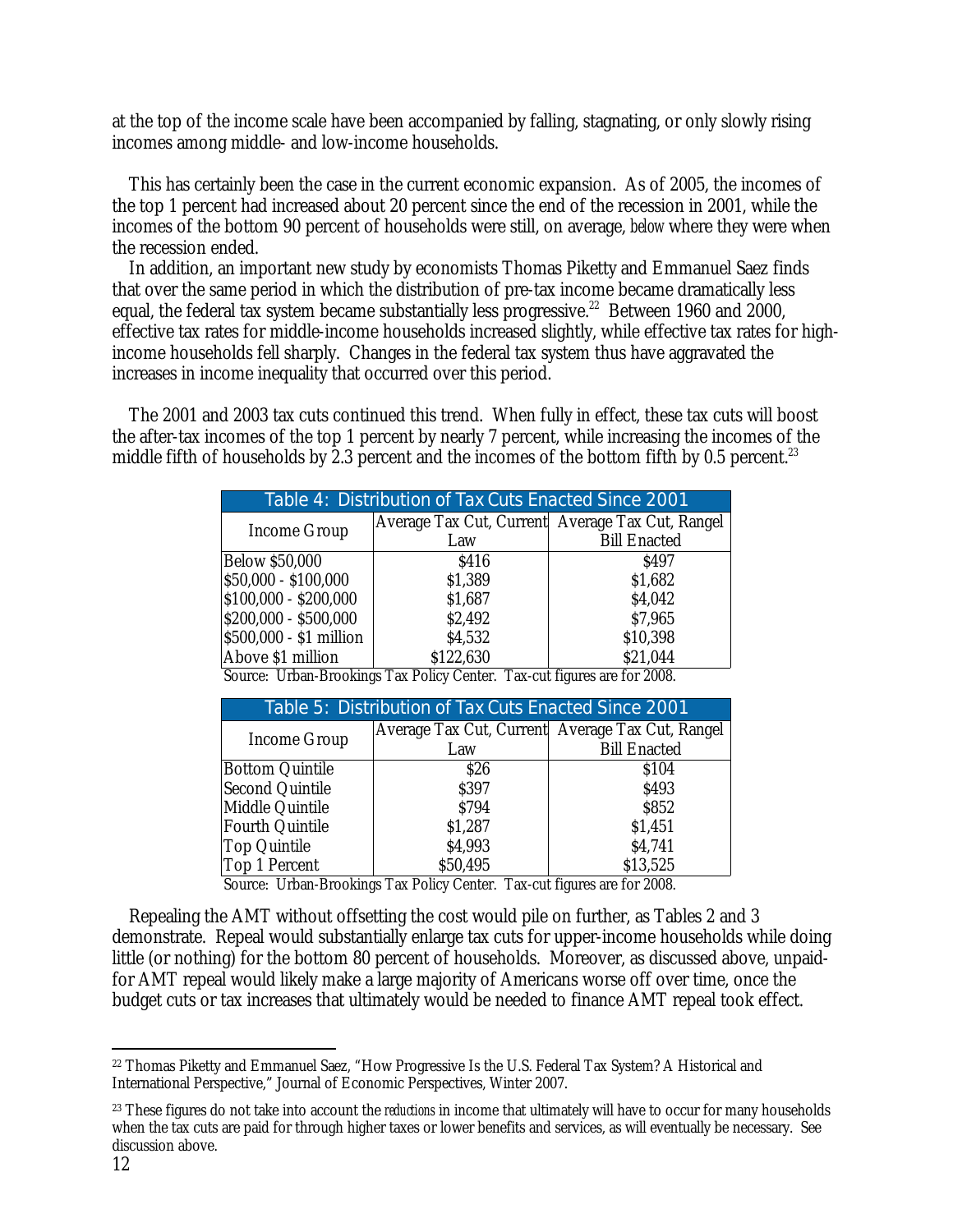In contrast, the Rangel bill would pay for AMT repeal — as well as for its expansions of the EITC, Child Tax Credit, and the standard deduction — upfront. It forthrightly answers the question: who would foot the bill? Tables 4 and 5 show the answer: the Rangel proposal would pay for these policies by effectively scaling back the very large tax cuts conferred on the highest income 1 percent of households by tax reductions enacted in 2001 and 2003. This group would see its average tax cut shrink from \$50,000 to \$13,000 next year. The reduction would be concentrated among households with incomes over \$1 million; they would see their average tax cut scaled back from a remarkable \$123,000 in 2008, under current law, to \$21,000.

 All other income groups — i.e., all but the top one percent — would have their tax cuts *enlarged*, on average, under the Rangel bill. The distribution of tax-cut gains would thus become less skewed to those at the very top.

 In light of the trends in the income distribution described above, this approach to financing AMT repeal has considerable appeal. It would address a problem in the tax code that nearly everyone agrees should be addressed, accomplish that without increasing deficits and debt, and do so by moderating the size of the tax cuts for those individuals who have benefited the most both from recent tax policies and from longer-term economic trends.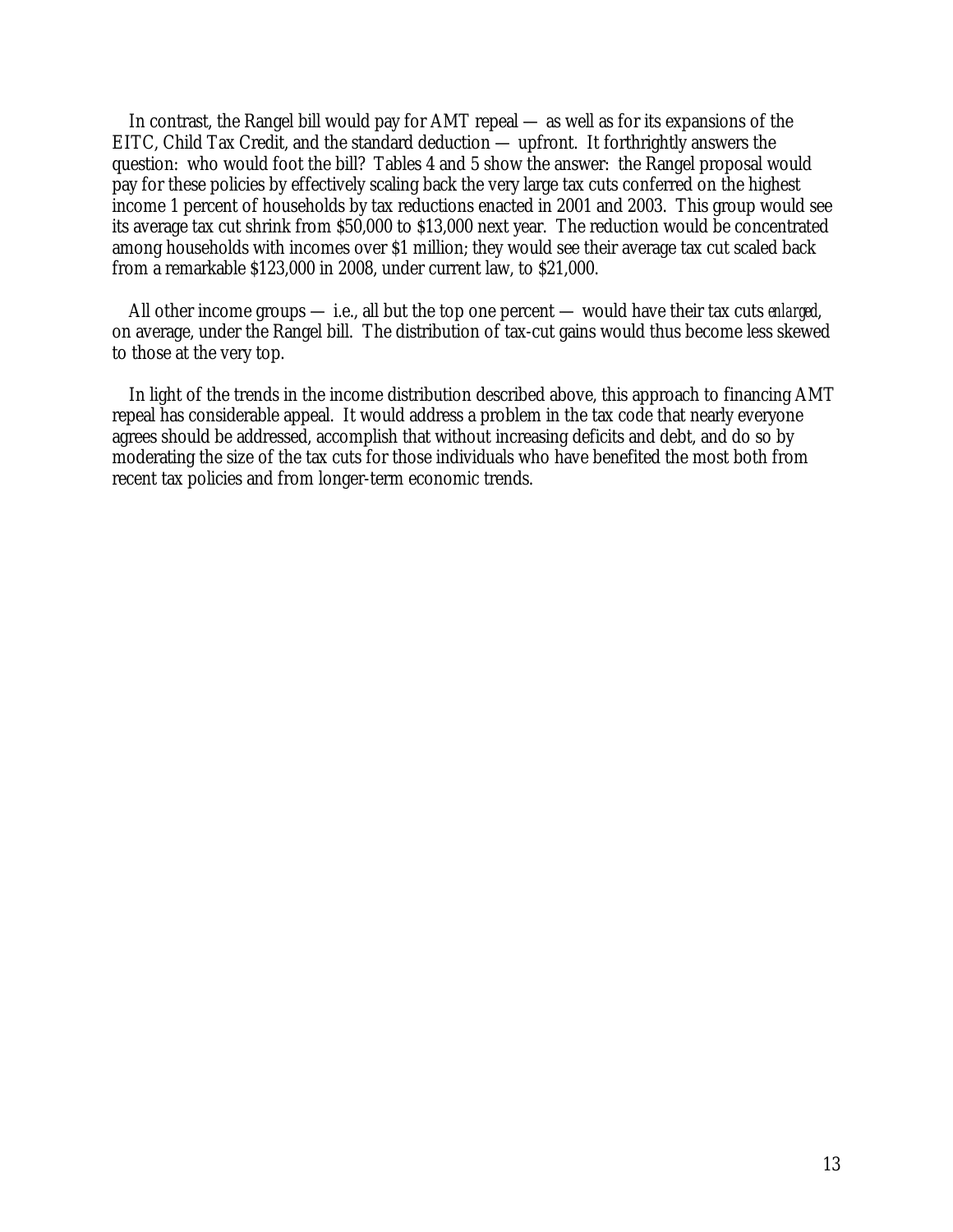## Appendix: How Many Households Would Get a Tax Cut Under the Rangel Bill?24

The Joint Committee on Taxation has estimated that the Rangel bill would cut taxes for 90 million households.<sup>25</sup> The Urban Institute-Brookings Tax Policy Center similarly estimates that 86 million households would get a tax cut from the legislation in 2008, while 3.7 million households (or 2.4 percent of households) would see a tax increase.

Even some of the households that would pay the new surcharge would get a tax cut, since the amount that they would gain from repeal of the AMT would exceed the amount they would pay under the surcharge. The Tax Policy Center estimates that among households in the \$200,000 - \$500,000 income group, *78 percent would get a tax cut*, while 18 percent would see their taxes go up.<sup>26</sup> The Tax Policy Center also estimates that 72 million households would pay less tax under the Rangel bill than if the AMT patch were extended (without the cost being offset). Only 5.4 million would pay more.

House Republican leaders, however, have spoken as though none of these tax cuts count. Ways and Means Committee Ranking Member Jim McCrery, for example, has described the 90 million figure as "pure snake oil,"27 and in a November 8 press release, he asserted that new Joint Tax Committee estimates show that the Rangel bill would actually raise taxes on 113 million households by  $2011.^{28}$ 

Rep. McCrery's press release, however, consists of a series of misleading or false statements. The estimates touted in the press release were produced in response to Rep. McCrery's request that the Joint Tax Committee compare two hypothetical scenarios and then report how many taxpayers would pay more in taxes in 2011 under the first scenario as compared to the second — under (1) a scenario in which the Rangel plan is enacted *and the 2001 and 2003 tax cuts are allowed to expire*, as compared to (2) a scenario in which all of the 2001 and 2003 tax cuts and AMT relief are extended *without any offsets.* Not surprisingly, taxpayers would pay more under a scenario in which all of the 2001 and 2003 tax cuts expire than under a scenario in which all of those tax cuts are extended. But Rep. McCrery's claim that these numbers depict the effects of the Rangel plan is deeply deceptive, for two reasons.

First, it rests on the premise that because the Rangel bill is silent on the subject of the 2001 and 2003 tax cuts, the bill is designed to let those tax cuts all expire. That is not the case. Rep. Rangel has made clear that his bill is an *AMT proposal*, not a statement about what should happen to the 2001 and 2003 tax cuts. Indeed, if every tax bill that is silent on the extension of the 2001 and 2003

<sup>-</sup><sup>24</sup> Issues discussed here are addressed in more detail in Robert Greenstein and Aviva Aron-Dine, "Ways and Means Committee Republicans' Use of Joint Tax Committee Data Is Deeply Deceptive," Center on Budget and Policy Priorities, revised November 12, 2007, http://www.cbpp.org/11-9-07tax.htm.

<sup>25</sup> To our knowledge, Joint Tax Committee estimates of the number of households seeing tax increases have not been published.

<sup>&</sup>lt;sup>26</sup> The Tax Policy Center estimates group households into income groups based on cash income, a broader measure than AGI, so not all households in the \$200,000 - \$500,000 range would owe the surcharge.

<sup>27</sup> Quoted in Heather M. Rothman, "Rangel Offers Face-Lift to Tax Code; GOP Dismisses Plan As A Tax Hike," *BNA Daily Tax Report*, October 26, 2007.

<sup>&</sup>lt;sup>28</sup> The press release is available at http://republicans.waysandmeans.house.gov/News/PRArticle.aspx?NewsID=162. The JCT estimates are available at http://republicans.waysandmeans.house.gov/distribution\_tables\_jct.pdf.